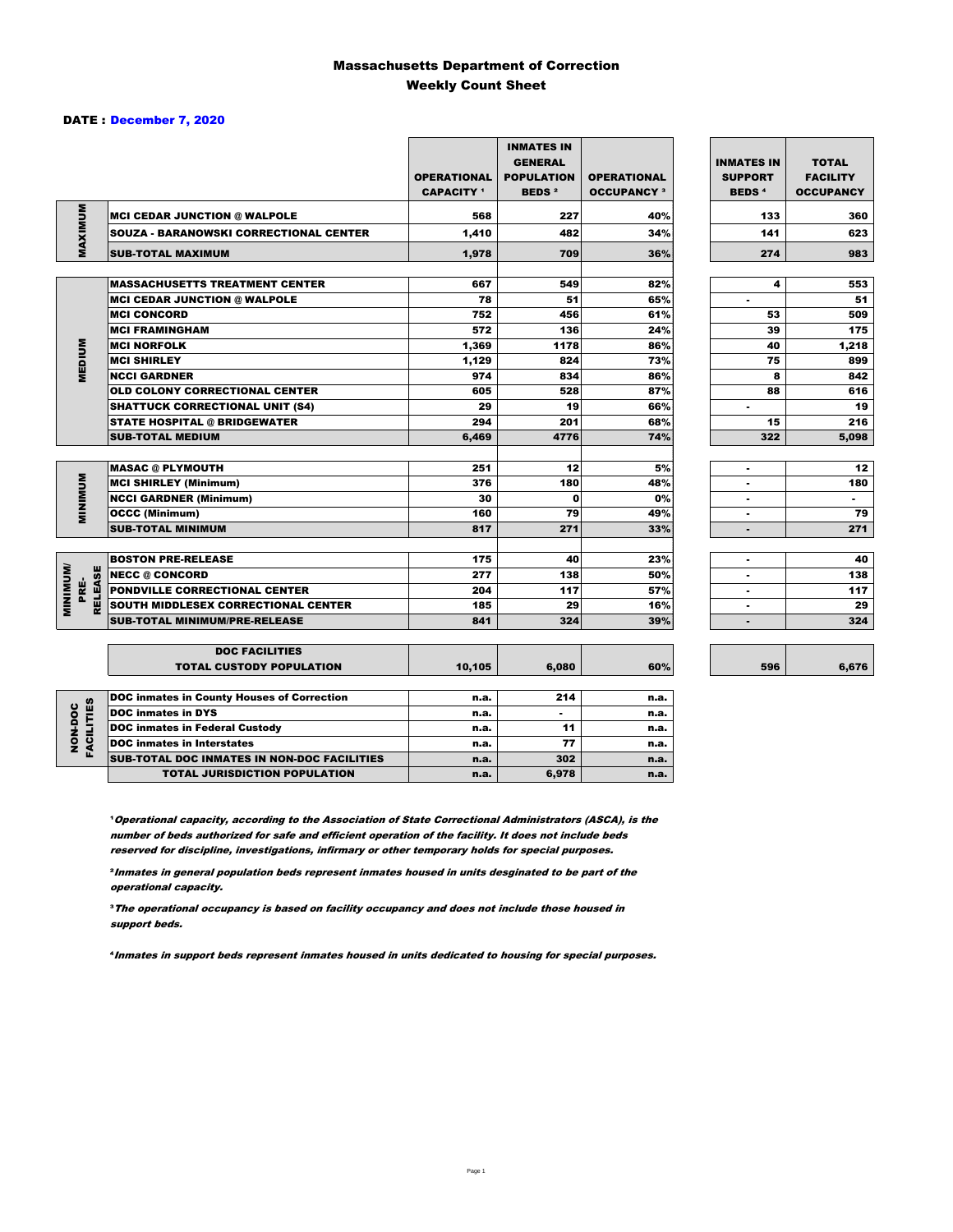### Massachusetts Department of Correction Weekly Count Sheet

| <b>CORRECTIONAL FACILITIES</b>      | <b>TREATMENT</b> | <b>FACILITY</b>  |
|-------------------------------------|------------------|------------------|
| <b>HOSPITAL MISSION</b>             | <b>BEDS</b>      | <b>OCCUPANCY</b> |
| <b>SHATTUCK CORRECTIONAL UNIT</b>   | 29               | 19               |
| <b>STATE HOSPITAL @ BRIDGEWATER</b> | 372              | 201              |
| <b>TOTAL</b>                        | 401              | 220              |

| <b>DOC INMATES IN COUNTY FACILITIES</b>                         | <b>FACILITY</b>  |
|-----------------------------------------------------------------|------------------|
|                                                                 | <b>OCCUPANCY</b> |
| <b>BARNSTABLE COUNTY</b>                                        |                  |
| <b>BERKSHIRE COUNTY</b>                                         | $\mathbf{2}$     |
| <b>BRISTOL COUNTY</b>                                           |                  |
| <b>DUKES COUNTY</b>                                             |                  |
| <b>ESSEX COUNTY</b>                                             | 1                |
| <b>FRANKLIN COUNTY</b>                                          | 11               |
| <b>HAMPDEN COUNTY*</b>                                          |                  |
|                                                                 | 177              |
| <b>HAMPSHIRE COUNTY</b>                                         | 5                |
| <b>MIDDLESEX COUNTY</b>                                         |                  |
| <b>NORFOLK COUNTY</b>                                           |                  |
| <b>PLYMOUTH COUNTY</b>                                          | 18               |
| <b>SUFFOLK COUNTY</b>                                           | ۰                |
| <b>WORCESTER COUNTY</b>                                         |                  |
| <b>TOTAL</b>                                                    | 214              |
| *Note* Hampden County has 141 Section 35 inmates (Stoney Brook) |                  |
| <b>DOC INMATES IN OTHER FACILITIES</b>                          | <b>FACILITY</b>  |
|                                                                 | <b>OCCUPANCY</b> |
| <b>FEDERAL BUREAU OF PRISONS</b>                                | 11               |
| <b>DYS</b>                                                      |                  |
| <b>INTERSTATES</b>                                              | 77               |
| <b>TOTAL</b>                                                    | 88               |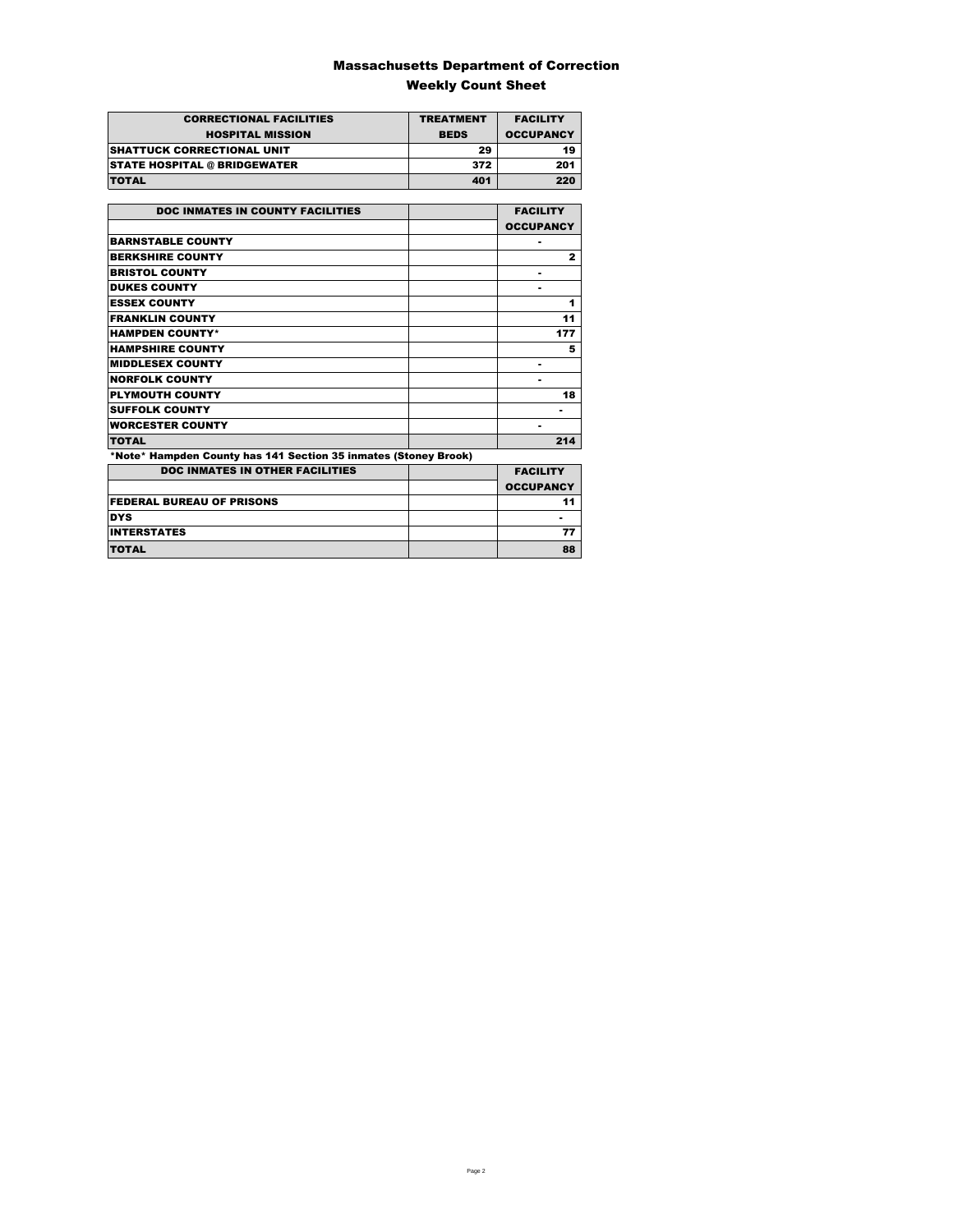#### **12/07/20**

| <b>COUNTY</b>                        | <b>SECURITY LEVEL</b>          |                                  |                                 |                                  |                                |                                |                                 |                              |                                     |                               | <b>TOTAL</b>                   |                               |
|--------------------------------------|--------------------------------|----------------------------------|---------------------------------|----------------------------------|--------------------------------|--------------------------------|---------------------------------|------------------------------|-------------------------------------|-------------------------------|--------------------------------|-------------------------------|
| <b>BARNSTABLE</b>                    | <b>TYPE</b>                    | <b>MAXIMUM</b>                   |                                 |                                  | <b>MEDIUM</b>                  |                                | <b>MINIMUM</b>                  |                              | <b>PRE-RELEASE</b>                  |                               | <b>TOTAL</b>                   |                               |
|                                      |                                | <b>MALE</b>                      | <b>FEMALE</b>                   | <b>MALE</b>                      | <b>FEMALE</b>                  | <b>MALE</b>                    | <b>FEMALE</b>                   | <b>MALE</b>                  | <b>FEMALE</b>                       | <b>MALE</b>                   | <b>FEMALE</b>                  | <b>FACILITY</b>               |
|                                      | <b>COUNTY</b>                  | $\mathbf 0$                      | $\mathbf{0}$                    | 78                               | 6<br>$\mathbf 0$               | $\mathbf{0}$                   | 0                               | $\mathbf{0}$                 | $\overline{0}$                      | 78                            | 6<br>0                         | 84                            |
| <b>HOUSE OF</b><br><b>CORRECTION</b> | <b>STATE</b><br><b>FEDERAL</b> | $\overline{0}$<br>$\overline{0}$ | $\mathbf 0$<br>0                | $\mathbf 0$<br>0                 | $\mathbf 0$                    | $\overline{0}$<br>0            | $\overline{0}$<br>$\mathbf 0$   | $\mathbf 0$<br>$\mathbf 0$   | $\overline{0}$<br>0                 | $\mathbf 0$<br>$\mathbf 0$    | 0                              | $\mathbf 0$<br>$\mathbf 0$    |
|                                      | <b>TOTAL</b>                   | $\overline{0}$                   | $\overline{0}$                  | 78                               | $6\phantom{1}6$                | $\mathbf 0$                    | $\mathbf 0$                     | $\mathbf{0}$                 | $\mathbf 0$                         | 78                            | 6                              | 84                            |
|                                      | <b>COUNTY</b>                  | $\overline{0}$                   | $\overline{0}$                  | 104                              | 6                              | $\Omega$                       | $\mathbf 0$                     | $\mathbf{0}$                 | $\overline{0}$                      | 104                           | 6                              | 110                           |
| JAIL                                 | <b>OTHER COUNTY</b>            | $\mathbf{0}$                     | 0                               | 0                                | $\mathbf 0$                    | $\overline{0}$                 | $\overline{0}$                  | $\Omega$                     | $\overline{0}$                      | $\mathbf 0$                   | 0                              | $\mathbf 0$                   |
|                                      | <b>FEDERAL</b>                 | $\mathbf 0$                      | $\mathbf 0$                     | $\Omega$                         | $\mathbf 0$                    | $\Omega$                       | $\overline{0}$                  | $\Omega$                     | $\overline{0}$                      | 0                             | 0                              | $\mathbf 0$                   |
|                                      | <b>TOTAL</b>                   | $\overline{0}$<br>0              | $\Omega$<br>$\bf{0}$            | 104                              | 6<br>12                        | $\Omega$<br>0                  | $\overline{0}$<br>0             | $\Omega$<br>$\bf{0}$         | $\overline{0}$<br>0                 | 104<br>182                    | 6<br>12                        | 110<br>194                    |
|                                      | <b>FACILITY TOTAL</b>          |                                  |                                 | 182                              |                                |                                |                                 |                              |                                     |                               |                                |                               |
| <b>BERKSHIRE</b>                     | <b>TYPE</b>                    |                                  | <b>MAXIMUM</b>                  |                                  | <b>MEDIUM</b>                  |                                | <b>MINIMUM</b>                  |                              | <b>PRE-RELEASE</b>                  |                               | <b>TOTAL</b>                   |                               |
|                                      |                                | <b>MALE</b>                      | <b>FEMALE</b>                   | <b>MALE</b>                      | <b>FEMALE</b>                  | <b>MALE</b>                    | <b>FEMALE</b>                   | <b>MALE</b>                  | <b>FEMALE</b>                       | <b>MALE</b>                   | <b>FEMALE</b>                  | <b>FACILITY</b>               |
|                                      | <b>COUNTY</b>                  | 0                                | $\mathbf 0$                     | 53                               | 0                              | 0                              | $\mathbf{0}$                    | $\mathbf{0}$                 | $\mathbf{0}$                        | 53                            | 0<br>0                         | 53                            |
| <b>HOUSE OF</b><br><b>CORRECTION</b> | <b>STATE</b><br><b>FEDERAL</b> | $\mathbf 0$<br>$\overline{0}$    | $\mathbf 0$<br>$\mathbf 0$      | 2<br>0                           | $\mathbf 0$<br>$\mathbf{0}$    | $\mathbf{0}$<br>0              | $\mathbf 0$<br>$\overline{0}$   | $\mathbf{0}$<br>$\mathbf 0$  | $\overline{0}$<br>$\overline{0}$    | $\overline{c}$<br>$\mathbf 0$ | $\mathbf 0$                    | $\overline{c}$<br>$\mathbf 0$ |
|                                      | <b>TOTAL</b>                   | $\overline{0}$                   | $\overline{0}$                  | 55                               | $\mathbf 0$                    | $\mathbf 0$                    | $\overline{0}$                  | $\mathbf{0}$                 | $\overline{0}$                      | 55                            | $\overline{0}$                 | 55                            |
|                                      | <b>COUNTY</b>                  | $\overline{0}$                   | $\overline{0}$                  | 80                               | $\mathbf 0$                    | $\mathbf 0$                    | $\overline{0}$                  | $\mathbf{0}$                 | $\overline{0}$                      | 80                            | $\mathbf{0}$                   | 80                            |
| JAIL                                 | <b>OTHER COUNTY</b>            | $\mathbf{0}$                     | $\mathbf 0$                     | 0                                | $\mathbf{0}$                   | $\mathbf{0}$                   | $\overline{0}$                  | $\Omega$                     | $\mathbf 0$                         | 0                             | $\mathbf{0}$                   | $\pmb{0}$                     |
|                                      | <b>FEDERAL</b>                 | $\mathbf 0$                      | $\mathbf 0$                     | 0                                | $\mathbf{0}$                   | $\mathbf{0}$                   | $\mathbf 0$                     | $\mathbf{0}$                 | $\overline{0}$                      | $\mathbf 0$                   | $\mathbf{0}$                   | $\mathbf 0$                   |
|                                      | <b>TOTAL</b>                   | $\mathbf 0$                      | $\overline{0}$                  | 80                               | $\mathbf 0$                    | $\overline{0}$                 | $\mathbf 0$                     | $\mathbf{0}$                 | $\mathbf 0$                         | 80                            | $\overline{0}$                 | 80                            |
|                                      | <b>FACILITY TOTAL</b>          | 0                                | 0                               | 135                              | 0                              | $\mathbf{0}$                   | 0                               | $\bf{0}$                     | 0                                   | 135                           | 0                              | 135                           |
| <b>BRISTOL</b>                       | <b>TYPE</b>                    |                                  | <b>MAXIMUM</b>                  |                                  | <b>MEDIUM</b>                  |                                | <b>MINIMUM</b>                  |                              | <b>PRE-RELEASE</b>                  |                               | <b>TOTAL</b>                   |                               |
| <b>Ash Street</b>                    |                                | <b>MALE</b>                      | <b>FEMALE</b>                   | <b>MALE</b>                      | <b>FEMALE</b>                  | <b>MALE</b>                    | <b>FEMALE</b>                   | <b>MALE</b>                  | <b>FEMALE</b>                       | <b>MALE</b>                   |                                | <b>FEMALE FACILITY</b>        |
|                                      | <b>COUNTY</b>                  | $\mathbf{0}$                     | $\mathbf 0$                     | 13                               | $\mathbf{0}$                   | $\mathbf{0}$                   | 0                               | $\mathbf{0}$                 | 0                                   | 13                            | 0                              | 13                            |
| <b>HOUSE OF</b>                      | <b>STATE</b>                   | $\overline{0}$                   | $\mathbf 0$                     | 0                                | $\mathbf{0}$                   | $\Omega$                       | $\mathbf{0}$                    | $\mathbf{0}$                 | $\overline{0}$                      | 0                             | 0                              | $\pmb{0}$                     |
| <b>CORRECTION</b>                    | <b>FEDERAL</b><br><b>TOTAL</b> | $\mathbf{0}$<br>$\overline{0}$   | $\mathbf 0$<br>$\Omega$         | $\Omega$<br>13                   | $\mathbf 0$<br>$\overline{0}$  | $\Omega$<br>$\mathbf 0$        | $\mathbf 0$<br>$\overline{0}$   | $\mathbf{0}$<br>$\mathbf{0}$ | $\overline{0}$<br>$\overline{0}$    | $\mathbf 0$<br>13             | $\mathbf{0}$<br>$\overline{0}$ | $\mathbf 0$<br>13             |
|                                      | <b>COUNTY</b>                  | $\overline{0}$                   | $\Omega$                        | 69                               | $\overline{0}$                 | $\overline{0}$                 | $\overline{0}$                  | $\Omega$                     | $\overline{0}$                      | 69                            | $\overline{0}$                 | 69                            |
| JAIL                                 | <b>OTHER COUNTY</b>            | $\mathbf 0$                      | $\mathbf 0$                     | $\mathbf 0$                      | $\mathbf 0$                    | $\mathbf{0}$                   | $\mathbf 0$                     | $\mathbf 0$                  | 0                                   | $\mathbf 0$                   | $\mathbf{0}$                   | $\mathbf 0$                   |
|                                      | <b>FEDERAL</b>                 | $\overline{0}$                   | $\mathbf 0$                     | $\Omega$                         | $\overline{0}$                 | $\Omega$                       | 0                               | $\Omega$                     |                                     | $\mathbf 0$                   | 0                              | $\mathbf 0$                   |
|                                      | <b>TOTAL</b>                   | $\overline{0}$                   | $\mathbf{0}$                    | 69                               | $\mathbf 0$                    | $\mathbf{0}$                   | $\overline{0}$                  | $\Omega$                     | $\overline{0}$                      | 69                            | $\overline{0}$                 | 69                            |
|                                      | <b>FACILITY TOTAL</b>          | 0                                | 0                               | 82                               | 0                              | $\mathbf{0}$                   | 0                               | 0                            | 0                                   | 82                            | 0                              | 82                            |
| <b>BRISTOL</b>                       | <b>TYPE</b>                    |                                  | <b>MAXIMUM</b>                  |                                  | <b>MEDIUM</b>                  |                                | <b>MINIMUM</b>                  |                              | <b>PRE-RELEASE</b>                  |                               | <b>TOTAL</b>                   |                               |
| <b>Dartmouth</b>                     |                                | <b>MALE</b>                      | <b>FEMALE</b>                   | <b>MALE</b>                      | <b>FEMALE</b>                  | <b>MALE</b>                    | <b>FEMALE</b>                   | <b>MALE</b>                  | <b>FEMALE</b>                       | <b>MALE</b>                   | <b>FEMALE</b>                  | <b>FACILITY</b>               |
|                                      | <b>COUNTY</b>                  | $\mathbf 0$                      | $\mathbf 0$                     | 119                              | 0                              | 0                              | 0                               | $\mathbf{0}$                 | $\overline{0}$                      | 119                           | 0                              | 119                           |
| <b>HOUSE OF</b>                      | <b>STATE</b>                   | $\overline{0}$                   | $\Omega$                        | 0                                | $\mathbf 0$                    | $\Omega$                       | 0                               | $\Omega$                     | $\mathbf 0$                         | 0                             | $\pmb{0}$                      | 0                             |
| <b>CORRECTION</b>                    | <b>FEDERAL</b>                 | $\overline{0}$<br>$\overline{0}$ | $\mathbf{0}$                    | 1                                | 0<br>$\overline{0}$            | 0                              | 0                               | $\mathbf{0}$                 | $\overline{0}$                      | $\mathbf{1}$                  | $\mathbf 0$                    | 1                             |
|                                      | <b>TOTAL</b><br><b>COUNTY</b>  | $\mathbf 0$                      | $\mathbf{0}$<br>$\mathbf{0}$    | 120<br>406                       | 8                              | $\overline{0}$<br>$\mathbf{0}$ | $\mathbf 0$<br>$\mathbf 0$      | $\mathbf{0}$<br>$\mathbf{0}$ | $\mathbf 0$<br>$\mathbf 0$          | 120<br>406                    | $\overline{0}$<br>8            | 120<br>414                    |
| JAIL                                 | <b>OTHER COUNTY</b>            | $\overline{0}$                   | $\mathbf 0$                     | 19                               | $\mathbf 0$                    | $\overline{0}$                 | $\overline{0}$                  | $\Omega$                     | $\overline{0}$                      | 19                            | 0                              | 19                            |
|                                      | <b>FEDERAL</b>                 | $\mathbf 0$                      | $\mathbf 0$                     | 5                                | $\mathbf 0$                    | $\mathbf{0}$                   | $\mathbf 0$                     | $\mathbf{0}$                 | 0                                   | 5                             | 0                              | 5                             |
|                                      | <b>TOTAL</b>                   | $\mathbf 0$                      | $\overline{0}$                  | 430                              | 8                              | $\mathbf 0$                    | $\mathbf 0$                     | $\mathbf{0}$                 | $\mathbf 0$                         | 430                           | 8                              | 438                           |
|                                      | <b>FACILITY TOTAL</b>          | O                                | 0                               | 550                              | 8                              | 0                              | $\bf{0}$                        | 0                            | 0                                   | 550                           | 8                              | 558                           |
| <b>BRISTOL</b>                       | <b>TYPE</b>                    |                                  | <b>MAXIMUM</b>                  |                                  | <b>MEDIUM</b>                  |                                | <b>MINIMUM</b>                  |                              | <b>PRE-RELEASE</b>                  |                               | <b>TOTAL</b>                   |                               |
| <b>Women's Center</b>                |                                | <b>MALE</b>                      | <b>FEMALE</b>                   | <b>MALE</b>                      | <b>FEMALE</b>                  | <b>MALE</b>                    | <b>FEMALE</b>                   | <b>MALE</b>                  | <b>FEMALE</b>                       | <b>MALE</b>                   | <b>FEMALE</b>                  | <b>FACILITY</b>               |
|                                      | <b>COUNTY</b>                  | $\mathbf{0}$                     | 0                               | 0                                | 6                              | $\mathbf 0$                    | 3                               | $\mathbf 0$                  | $\mathbf 0$                         | 0                             | 9                              | 9                             |
| <b>SENTENCED</b>                     | <b>STATE</b>                   | $\overline{0}$                   | 0                               | $\overline{0}$                   | $\mathbf 0$                    | $\Omega$                       | $\mathbf 0$                     | $\mathbf{0}$                 | $\mathbf 0$                         | $\mathbf{0}$                  | $\overline{0}$                 | 0                             |
|                                      | <b>FEDERAL</b>                 | $\mathbf{0}$                     | 0                               | 0                                | $\pmb{0}$                      | $\mathbf 0$                    | 0                               | $\mathbf 0$                  | 0                                   | 0                             | $\mathbf 0$                    | $\pmb{0}$                     |
|                                      | <b>TOTAL</b>                   | $\overline{0}$<br>$\overline{0}$ | $\overline{0}$<br>$\Omega$      | $\overline{0}$<br>$\overline{0}$ | $\,6$                          | $\overline{0}$<br>$\Omega$     | 3<br>$\overline{0}$             | $\mathbf{0}$<br>$\Omega$     | $\overline{0}$<br>$\mathbf 0$       | $\mathbf 0$                   | 9                              | 9                             |
| <b>UNSENTENCED</b>                   | <b>COUNTY</b><br>INS           | $\mathbf 0$                      | 0                               | $\pmb{0}$                        | 27<br>$\mathbf 0$              | $\mathbf 0$                    | 0                               | $\mathbf{0}$                 | $\pmb{0}$                           | $\mathbf 0$<br>$\pmb{0}$      | 27<br>0                        | 27<br>$\mathbf 0$             |
|                                      | <b>FEDERAL</b>                 | $\overline{0}$                   | $\Omega$                        | $\overline{0}$                   | $\mathbf{0}$                   | $\Omega$                       | $\mathbf 0$                     | $\Omega$                     | $\overline{0}$                      | 0                             | 0                              | $\mathbf 0$                   |
|                                      | <b>TOTAL</b>                   | $\overline{0}$                   | $\overline{0}$                  | $\overline{0}$                   | 27                             | $\overline{0}$                 | $\overline{0}$                  | $\overline{0}$               | $\overline{0}$                      | $\bf 0$                       | 27                             | 27                            |
|                                      | <b>FACILITY TOTAL</b>          | 0                                | $\mathbf 0$                     | $\bf{0}$                         | 33                             | $\mathbf 0$                    | 3                               | $\mathbf 0$                  | 0                                   | 0                             | 36                             | 36                            |
|                                      |                                |                                  |                                 |                                  |                                |                                |                                 |                              |                                     |                               |                                |                               |
| <b>DUKES</b>                         | <b>TYPE</b>                    | <b>MALE</b>                      | <b>MAXIMUM</b><br><b>FEMALE</b> | <b>MALE</b>                      | <b>MEDIUM</b><br><b>FEMALE</b> | <b>MALE</b>                    | <b>MINIMUM</b><br><b>FEMALE</b> | <b>MALE</b>                  | <b>PRE-RELEASE</b><br><b>FEMALE</b> | <b>MALE</b>                   | <b>TOTAL</b>                   | <b>FEMALE   FACILITY</b>      |
|                                      | <b>COUNTY</b>                  | 5                                | $\mathbf 0$                     | $\mathbf 1$                      | $\mathbf{0}$                   | $\mathbf{1}$                   | $\mathbf 0$                     | $\mathbf 0$                  | $\mathbf 0$                         | 7                             | $\mathbf{0}$                   | 7                             |
| <b>HOUSE OF</b>                      | <b>STATE</b>                   | 0                                | $\mathbf{0}$                    | 0                                | $\mathbf 0$                    | $\mathbf 0$                    | 0                               | 0                            | $\mathbf 0$                         | 0                             | 0                              | $\mathbf 0$                   |
| <b>CORRECTION</b>                    | <b>FEDERAL</b>                 | 0                                | $\mathbf{0}$                    | 0                                | $\mathbf{0}$                   | $\mathbf 0$                    | $\overline{0}$                  | 0                            | $\overline{0}$                      | $\pmb{0}$                     | 0                              | $\mathbf 0$                   |
|                                      | <b>TOTAL</b>                   | 5                                | $\mathbf 0$                     | $\mathbf{1}$                     | $\mathbf 0$                    | 1                              | $\mathbf 0$                     | $\mathbf 0$                  | $\mathbf 0$                         | $\overline{7}$                | $\mathbf 0$                    | $\overline{7}$                |
|                                      |                                | 0                                | $\mathbf{0}$                    | $\pmb{0}$                        | $\pmb{0}$                      | $\mathbf 0$                    | $\mathbf 0$                     | $\mathbf 0$                  | $\mathbf 0$                         | 0                             | 0                              | $\pmb{0}$                     |
|                                      | <b>COUNTY</b>                  |                                  |                                 |                                  |                                |                                |                                 |                              |                                     |                               |                                |                               |
| JAIL                                 | <b>OTHER COUNTY</b>            | $\mathbf 0$                      | $\mathbf{0}$                    | $\overline{0}$                   | $\mathbf{0}$                   | $\overline{0}$                 | $\mathbf 0$                     | $\mathbf{0}$                 | $\overline{0}$                      | $\mathbf 0$                   | $\mathbf{0}$                   | $\pmb{0}$                     |
|                                      | <b>FEDERAL</b><br><b>TOTAL</b> | 0<br>$\mathbf 0$                 | $\mathbf{0}$<br>$\mathbf{0}$    | $\overline{0}$<br>$\pmb{0}$      | $\pmb{0}$<br>$\pmb{0}$         | $\mathbf{0}$<br>$\mathbf 0$    | 0<br>$\mathbf 0$                | $\mathbf 0$<br>$\mathbf{0}$  | $\mathbf 0$                         | 0<br>$\pmb{0}$                | $\mathbf 0$<br>$\mathbf 0$     | $\pmb{0}$<br>$\pmb{0}$        |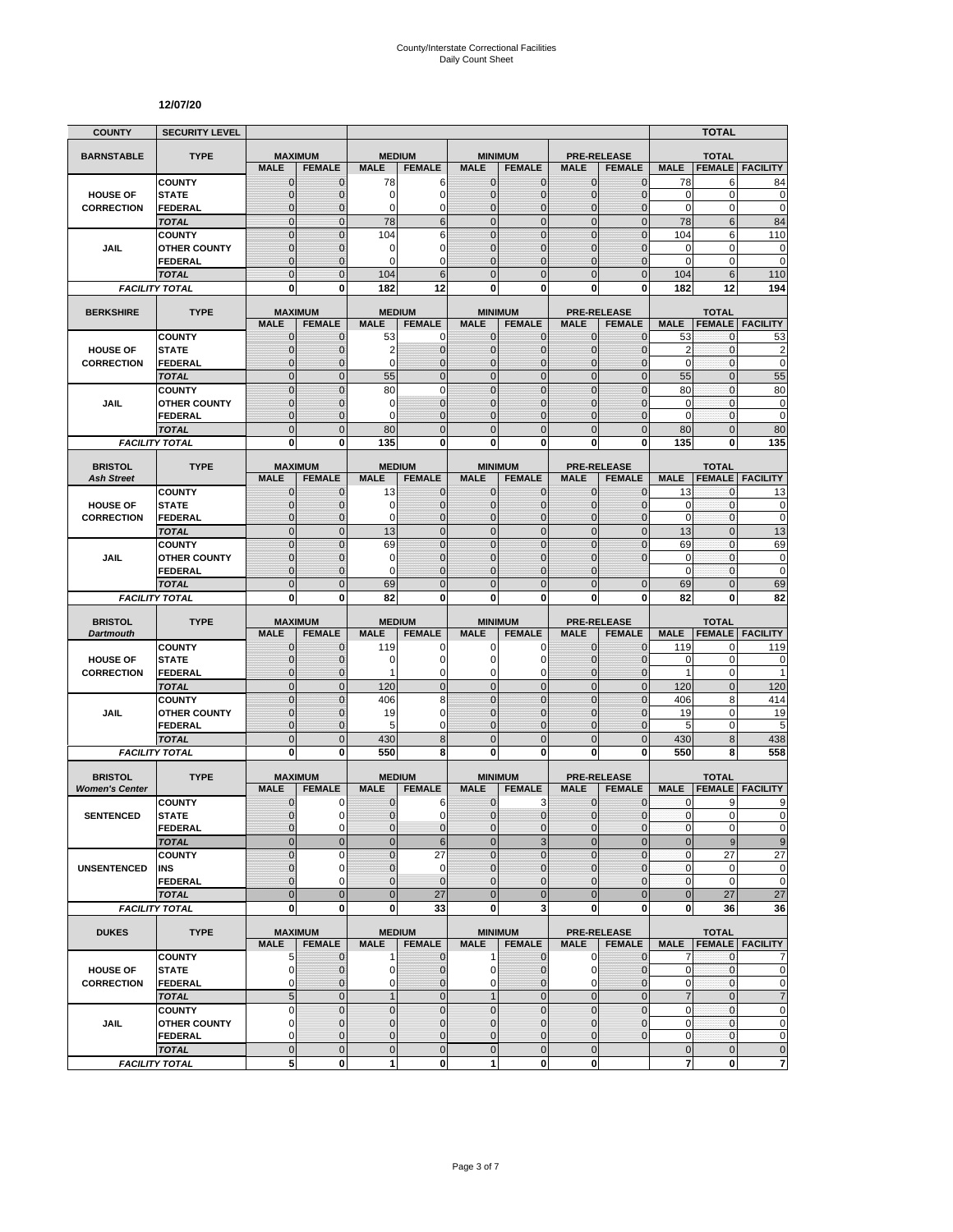# County/Interstate Correctional Facilities Daily Count Sheet

| <b>ESSEX</b>          | <b>TYPE</b>                           | <b>MAXIMUM</b>                   |                            | <b>MEDIUM</b>                 |                      | <b>MINIMUM</b>               |                          |                              | <b>PRE-RELEASE</b>           |                            | <b>TOTAL</b>               |                          |
|-----------------------|---------------------------------------|----------------------------------|----------------------------|-------------------------------|----------------------|------------------------------|--------------------------|------------------------------|------------------------------|----------------------------|----------------------------|--------------------------|
| <b>Middleton</b>      |                                       | <b>MALE</b>                      | <b>FEMALE</b>              | <b>MALE</b>                   | <b>FEMALE</b>        | <b>MALE</b>                  | <b>FEMALE</b>            | <b>MALE</b>                  | <b>FEMALE</b>                | <b>MALE</b>                |                            | <b>FEMALE   FACILITY</b> |
|                       | <b>COUNTY</b>                         | $\mathbf{0}$                     | 0                          | 196                           | 1                    | $\mathbf{0}$                 | $\Omega$                 | $\mathbf{0}$                 | $\Omega$                     | 196                        | 0                          | 196                      |
| <b>HOUSE OF</b>       | <b>STATE</b>                          | 0                                | $\mathbf 0$                | 0                             | 0                    | $\mathbf{0}$                 | $\mathbf{0}$             | $\mathbf 0$                  | $\overline{0}$               | $\mathbf 0$                | $\mathbf{0}$               | 0                        |
| <b>CORRECTION</b>     | <b>FEDERAL</b>                        | $\Omega$                         | $\Omega$                   | $\Omega$                      | 0                    | $\mathbf{0}$                 | $\mathbf 0$              | $\mathbf{0}$                 | $\Omega$                     | $\Omega$                   | $\Omega$                   | $\mathbf 0$              |
|                       | <b>TOTAL</b>                          | $\Omega$                         | $\overline{0}$             | 196                           | $\mathbf{1}$         | $\mathbf{0}$                 | $\mathbf{0}$             | $\overline{0}$               | $\Omega$                     | 196                        | 1                          | 197                      |
|                       | <b>COUNTY</b>                         | $\overline{0}$                   | $\overline{0}$             | 724                           | 0                    | $\mathbf{0}$                 | $\mathbf{0}$             | $\mathbf 0$                  | $\overline{0}$               | 724                        | $\mathbf 0$                | 724                      |
| <b>JAIL</b>           | <b>OTHER COUNTY</b><br><b>FEDERAL</b> | $\mathbf{0}$<br>$\mathbf{0}$     | $\Omega$                   | $\Omega$<br>$\mathbf 0$       | 0<br>0               | $\mathbf{0}$<br>$\mathbf{0}$ | $\Omega$<br>$\mathbf{0}$ | $\mathbf{0}$<br>$\mathbf{0}$ | $\sqrt{ }$<br>$\overline{0}$ | 0<br>$\mathbf 0$           | $\mathbf 0$<br>$\mathbf 0$ | 0<br>$\mathbf 0$         |
|                       | <b>TOTAL</b>                          | $\overline{0}$                   | $\overline{0}$             | 724                           | $\overline{0}$       | $\mathbf{0}$                 | $\mathbf{0}$             | $\overline{0}$               | $\overline{0}$               | 724                        | $\Omega$                   | 724                      |
|                       | <b>FACILITY TOTAL</b>                 | 0                                | 0                          | 920                           | 1                    | 0                            | 0                        | 0                            | $\mathbf 0$                  | 920                        | 1                          | 921                      |
|                       |                                       |                                  |                            |                               |                      |                              |                          |                              |                              |                            |                            |                          |
| <b>ESSEX</b>          | <b>TYPE</b>                           |                                  | <b>MAXIMUM</b>             |                               | <b>MEDIUM</b>        |                              | <b>MINIMUM</b>           |                              | <b>PRE-RELEASE</b>           |                            | <b>TOTAL</b>               |                          |
| W.I.T.                |                                       | <b>MALE</b>                      | <b>FEMALE</b>              | <b>MALE</b>                   | <b>FEMALE</b>        | <b>MALE</b>                  | <b>FEMALE</b>            | <b>MALE</b>                  | <b>FEMALE</b>                | <b>MALE</b>                |                            | <b>FEMALE</b> FACILITY   |
|                       | <b>COUNTY</b>                         | 0                                | $\mathbf 0$                | $\mathbf{0}$                  | 0                    | $\mathbf 0$                  | $\mathbf{0}$             | 0                            | 14                           | 0                          | 14                         | 14                       |
| <b>SENTENCED</b>      | <b>STATE</b>                          | $\overline{0}$                   | $\overline{0}$             | $\mathbf 0$                   | $\overline{0}$       | $\mathbf{0}$                 | $\Omega$                 | $\mathbf 0$                  | $\Omega$                     | $\mathbf 0$<br>$\mathbf 0$ | $\Omega$                   | 0                        |
|                       | <b>FEDERAL</b><br><b>TOTAL</b>        | $\overline{0}$<br>$\overline{0}$ | 0<br>$\overline{0}$        | $\overline{0}$<br>$\mathbf 0$ | 0<br>$\overline{0}$  | $\mathbf 0$<br>$\mathbf{0}$  | 0<br>$\overline{0}$      | 0<br>$\overline{0}$          | 0<br>14                      | $\mathbf{0}$               | $\mathbf 0$<br>14          | $\mathbf 0$<br>14        |
|                       | <b>FACILITY TOTAL</b>                 | 0                                | 0                          | 0                             | O                    | $\bf{0}$                     | 0                        | 0                            | 14                           | 0                          | 14                         | 14                       |
|                       |                                       |                                  |                            |                               |                      |                              |                          |                              |                              |                            |                            |                          |
| <b>ESSEX</b>          | <b>TYPE</b>                           | <b>MAXIMUM</b>                   |                            |                               | <b>MEDIUM</b>        |                              | <b>MINIMUM</b>           |                              | <b>PRE-RELEASE</b>           |                            | <b>TOTAL</b>               |                          |
| LCAC                  |                                       | <b>MALE</b>                      | <b>FEMALE</b>              | <b>MALE</b>                   | <b>FEMALE</b>        | <b>MALE</b>                  | <b>FEMALE</b>            | <b>MALE</b>                  | <b>FEMALE</b>                | <b>MALE</b>                | <b>FEMALE</b>              | <b>FACILITY</b>          |
|                       | <b>COUNTY</b>                         | $\mathbf{0}$                     | $\mathbf 0$                | $\mathbf{0}$                  | $\mathbf 0$          | $\mathbf 0$                  | $\mathbf{0}$             | 73                           | $\Omega$                     | 73                         | 0                          | 73                       |
| <b>HOUSE OF</b>       | <b>STATE</b>                          | 0                                | 0                          | $\mathbf{0}$                  | 0                    | 0                            | $\mathbf{0}$             | 1                            | $\Omega$                     | 1                          | $\mathbf 0$                |                          |
| <b>CORRECTION</b>     | FEDERAL                               | $\Omega$                         | $\overline{0}$             | $\mathbf{0}$                  | 0                    | $\mathbf 0$                  | $\Omega$                 | 0                            | $\Omega$                     | $\mathbf 0$                | $\mathbf{0}$               | 0                        |
|                       | <b>TOTAL</b>                          | $\mathbf 0$                      | $\overline{0}$             | $\mathbf 0$                   | $\overline{0}$       | $\mathbf{0}$                 | $\mathbf{0}$             | 74                           | $\overline{0}$               | 74                         | $\mathbf{0}$               | 74                       |
|                       | <b>FACILITY TOTAL</b>                 | 0                                | 0                          | 0                             | 0                    | $\mathbf 0$                  | 0                        | 74                           | $\bf{0}$                     | 74                         | $\bf{0}$                   | 74                       |
|                       |                                       |                                  |                            |                               |                      |                              |                          |                              |                              |                            |                            |                          |
| <b>FRANKLIN</b>       | <b>TYPE</b>                           | <b>MAXIMUM</b>                   |                            |                               | <b>MEDIUM</b>        |                              | <b>MINIMUM</b>           |                              | <b>PRE-RELEASE</b>           |                            | <b>TOTAL</b>               |                          |
|                       |                                       | <b>MALE</b>                      | <b>FEMALE</b>              | <b>MALE</b>                   | <b>FEMALE</b>        | <b>MALE</b>                  | <b>FEMALE</b>            | <b>MALE</b>                  | <b>FEMALE</b>                | <b>MALE</b>                | <b>FEMALE</b>              | <b>FACILITY</b>          |
|                       | <b>COUNTY</b>                         | $\mathbf{0}$                     | 0                          | 46                            | 2                    | $\mathbf{0}$                 | $\mathbf{0}$             | 0                            | $\Omega$                     | 46                         | $\overline{2}$             | 48                       |
| <b>HOUSE OF</b>       | OTHER - VT                            | $\Omega$                         | $\mathbf 0$                | $\Omega$                      | $\Omega$             | $\Omega$                     | $\Omega$                 | $\mathbf 0$                  |                              | $\Omega$                   | $\Omega$                   | $\mathbf 0$              |
| <b>CORRECTION</b>     | <b>STATE</b>                          | 0                                | $\mathbf 0$                | 5                             | 0                    | $\overline{2}$               |                          | 2                            |                              | 9                          | $\overline{2}$             | 11                       |
|                       | <b>FEDERAL</b>                        | $\Omega$                         | $\mathbf 0$                | $\Omega$                      | 0                    | $\mathbf{0}$                 | $\mathbf{0}$             | $\mathbf 0$                  | $\Omega$                     | 0                          | $\mathbf 0$                | $\mathbf 0$              |
|                       | <b>TOTAL</b>                          | $\overline{0}$                   | $\overline{0}$             | 51                            | $\overline{2}$       | $\overline{2}$               | $\mathbf{1}$             | $\overline{2}$               | 1                            | 55                         | $\overline{4}$             | 59                       |
|                       | <b>COUNTY</b>                         | $\mathbf 0$                      | $\mathbf 0$                | 59                            | 7                    | $\mathbf{0}$                 | $\mathbf{0}$             | $\mathbf{0}$                 | $\overline{0}$<br>ſ          | 59                         | 7                          | 66                       |
| <b>JAIL</b>           | <b>OTHER COUNTY</b><br><b>FEDERAL</b> | 0<br>0                           | $\mathbf 0$<br>$\mathbf 0$ | 22<br>3                       | 0<br>0               | $\Omega$<br>$\mathbf{0}$     | $\Omega$<br>$\mathbf 0$  | $\mathbf 0$<br>$\mathbf 0$   | $\Omega$                     | 22<br>3                    | $\Omega$<br>$\Omega$       | 22<br>3                  |
|                       | <b>TOTAL</b>                          | $\mathbf 0$                      | $\overline{0}$             | 84                            | $\overline{7}$       | $\mathbf{0}$                 | $\overline{0}$           | $\mathbf 0$                  | $\overline{0}$               | 84                         | $\overline{7}$             | 91                       |
|                       | <b>FACILITY TOTAL</b>                 | 0                                | 0                          | 135                           | 9                    | $\overline{2}$               | 1                        | $\overline{2}$               | 1                            | 139                        | 11                         | 150                      |
|                       |                                       |                                  |                            |                               |                      |                              |                          |                              |                              |                            |                            |                          |
| <b>HAMPDEN</b>        | <b>TYPE</b>                           |                                  | <b>MAXIMUM</b>             | <b>MEDIUM</b>                 |                      | <b>MINIMUM</b>               |                          |                              | <b>PRE-RELEASE</b>           |                            | <b>TOTAL</b>               |                          |
| <b>HOC/JAIL</b>       |                                       | <b>MALE</b>                      | <b>FEMALE</b>              | <b>MALE</b>                   | <b>FEMALE</b>        | <b>MALE</b>                  | <b>FEMALE</b>            | <b>MALE</b>                  | <b>FEMALE</b>                | <b>MALE</b>                | <b>FEMALE</b>              | <b>FACILITY</b>          |
|                       | <b>COUNTY</b>                         | 0                                | 0                          | 103                           | 0                    | 17                           | $\mathbf 0$              | 0                            | $\Omega$                     | 120                        | $\Omega$                   | 120                      |
| <b>HOUSE OF</b>       | <b>STATE</b>                          | 0                                | $\overline{0}$             | 21                            | $\overline{0}$       | 11                           | $\mathbf{0}$             | $\mathbf 0$                  | $\Omega$                     | 32                         | $\mathbf{0}$               | 32                       |
| <b>CORRECTION</b>     | <b>STATE - ELMO</b>                   |                                  |                            |                               |                      |                              |                          | 0                            | $\Omega$                     | 0                          | $\mathbf{0}$               | 0                        |
|                       | <b>FEDERAL</b>                        | $\mathbf{0}$                     | $\mathbf 0$                | 0                             | 0                    | $\mathbf 0$                  | $\mathbf{0}$             | $\mathbf 0$                  | $\overline{0}$               | $\mathbf 0$                | $\mathbf{0}$               | 0                        |
|                       | <b>TOTAL</b>                          | $\mathbf{0}$                     | $\mathbf{0}$               | 124                           | $\overline{0}$       | 28                           | $\mathbf 0$              | $\mathbf 0$                  | $\mathbf{0}$                 | 152                        | $\mathbf{0}$               | 152                      |
|                       | <b>COUNTY</b>                         | $\overline{0}$                   | $\overline{0}$             | 505                           | $\overline{0}$       | 0                            | $\mathbf{0}$             | $\mathbf{0}$                 | $\Omega$                     | 505                        | $\Omega$                   | 505                      |
| JAIL                  | <b>OTHER COUNTY</b><br><b>FEDERAL</b> | 0<br>0                           | $\mathbf 0$<br>$\mathbf 0$ | 0                             | 0<br>0               | $\mathbf{0}$                 | $\Omega$<br>$\Omega$     | 0                            | $\sqrt{ }$<br>$\Omega$       | $\Omega$                   | $\Omega$<br>$\mathbf 0$    | 0<br>17                  |
|                       | <b>TOTAL</b>                          | $\overline{0}$                   | $\overline{0}$             | 16<br>521                     | $\Omega$             |                              | $\Omega$                 | 0<br>$\overline{0}$          | $\Omega$                     | 17<br>522                  | $\Omega$                   | 522                      |
|                       | <b>FACILITY TOTAL</b>                 | $\mathbf{0}$                     | 0                          | 645                           | $\mathbf{0}$         | 29                           | 0                        | $\mathbf{0}$                 | $\mathbf{0}$                 | 674                        | $\mathbf{0}$               | 674                      |
|                       |                                       |                                  |                            |                               |                      |                              |                          |                              |                              |                            |                            |                          |
| <b>HAMPDEN</b>        | <b>TYPE</b>                           |                                  | <b>MAXIMUM</b>             |                               | <b>MEDIUM</b>        |                              | <b>MINIMUM</b>           |                              | <b>PRE-RELEASE</b>           |                            | <b>TOTAL</b>               |                          |
| <b>WMCAC</b>          |                                       | <b>MALE</b>                      | <b>FEMALE</b>              | <b>MALE</b>                   | <b>FEMALE</b>        | <b>MALE</b>                  | <b>FEMALE</b>            | <b>MALE</b>                  | <b>FEMALE</b>                | <b>MALE</b>                |                            | <b>FEMALE   FACILITY</b> |
|                       | <b>COUNTY</b>                         | $\mathbf{0}$                     | $\mathbf 0$                | $\mathbf{0}$                  | 0                    | 25                           | 0                        | $\mathbf{0}$                 | $\overline{0}$               | 25                         | 0                          | 25                       |
| <b>HOUSE OF</b>       | <b>STATE</b>                          | 0                                | $\mathbf{0}$               | 0                             | 0                    | 0                            | 0                        | 0                            | $\overline{0}$               | 0                          | $\mathbf 0$                | 0                        |
| <b>CORRECTION</b>     | <b>FEDERAL</b>                        | $\mathbf{0}$                     | $\mathbf 0$                | $\overline{0}$                | $\mathbf 0$          | $\mathbf 0$                  | $\Omega$                 | 0                            | $\overline{0}$               | $\mathbf 0$                | $\mathbf 0$                | $\pmb{0}$                |
|                       | <b>TOTAL</b>                          | $\mathbf{0}$                     | $\mathbf 0$                | $\overline{0}$                | $\mathbf 0$          | 25                           | $\mathbf 0$              | $\mathbf 0$                  | $\mathbf 0$                  | 25                         | $\mathbf{0}$               | 25                       |
|                       | <b>FACILITY TOTAL</b>                 | 0                                | $\bf{0}$                   | 0                             | 0                    | 25                           | $\mathbf 0$              | 0                            | $\mathbf 0$                  | 25                         | $\mathbf 0$                | 25                       |
|                       |                                       |                                  |                            |                               |                      |                              |                          |                              |                              |                            |                            |                          |
| <b>HAMPDEN</b>        | <b>TYPE</b>                           |                                  | <b>MAXIMUM</b>             |                               | <b>MEDIUM</b>        |                              | <b>MINIMUM</b>           |                              | PRE-RELEASE                  |                            | <b>TOTAL</b>               |                          |
| <b>Women's Center</b> | <b>COUNTY</b>                         | <b>MALE</b>                      | <b>FEMALE</b>              | <b>MALE</b>                   | <b>FEMALE</b>        | <b>MALE</b>                  | <b>FEMALE</b>            | <b>MALE</b><br>$\mathbf{0}$  | <b>FEMALE</b><br>0           | <b>MALE</b><br>0           |                            | <b>FEMALE FACILITY</b>   |
| <b>HOUSE OF</b>       | <b>STATE</b>                          | 0<br>0                           | 0<br>$\mathbf 0$           | 0<br>$\mathbf{0}$             | 15<br>$\overline{2}$ | $\mathbf 0$<br>$\mathbf{0}$  | 8<br>1                   | $\mathbf{0}$                 | 0                            | $\mathbf 0$                | 23<br>3                    | 23<br>3                  |
| <b>CORRECTION</b>     | <b>FEDERAL</b>                        | $\mathbf{0}$                     | $\mathbf 0$                | $\mathbf{0}$                  | 0                    | $\mathbf 0$                  | 0                        | $\mathbf{0}$                 | 0                            | $\overline{0}$             | $\mathbf 0$                | $\mathbf 0$              |
|                       | <b>TOTAL</b>                          | $\mathbf{0}$                     | $\mathbf 0$                | $\overline{0}$                | 17                   | $\overline{0}$               | $\overline{9}$           | $\mathbf{0}$                 | $\mathbf{0}$                 | $\overline{0}$             | 26                         | 26                       |
|                       | <b>COUNTY</b>                         | $\pmb{0}$                        | $\mathbf 0$                | $\pmb{0}$                     | 57                   | $\mathbf 0$                  | $\mathbf 0$              | $\mathbf 0$                  | $\mathbf 0$                  | $\mathbf 0$                | 57                         | 57                       |
| JAIL                  | <b>OTHER COUNTY</b>                   | $\overline{0}$                   | 0                          | $\mathbf{0}$                  | 0                    | $\mathbf{0}$                 | $\mathbf{0}$             | $\mathbf 0$                  | $\Omega$                     | $\mathbf{0}$               | $\mathbf 0$                | 0                        |
|                       | <b>FEDERAL</b>                        | 0                                | 0                          | $\mathbf{0}$                  | 0                    | $\mathbf 0$                  | $\mathbf{0}$             | 0                            | $\mathbf{0}$                 | $\mathbf 0$                | $\mathbf 0$                | $\mathbf 0$              |
|                       | <b>TOTAL</b>                          | $\bf 0$                          | $\mathbf 0$                | $\overline{0}$                | 57                   | $\mathbf{0}$                 | $\mathbf 0$              | $\bf{0}$                     | $\pmb{0}$                    | $\bf{0}$                   | 57                         | 57                       |
|                       | <b>FACILITY TOTAL</b>                 | $\pmb{0}$                        | $\mathbf 0$                | $\mathbf 0$                   | 74                   | $\mathbf 0$                  | $\boldsymbol{9}$         | $\mathbf 0$                  | 0                            | $\overline{0}$             | 83                         | 83                       |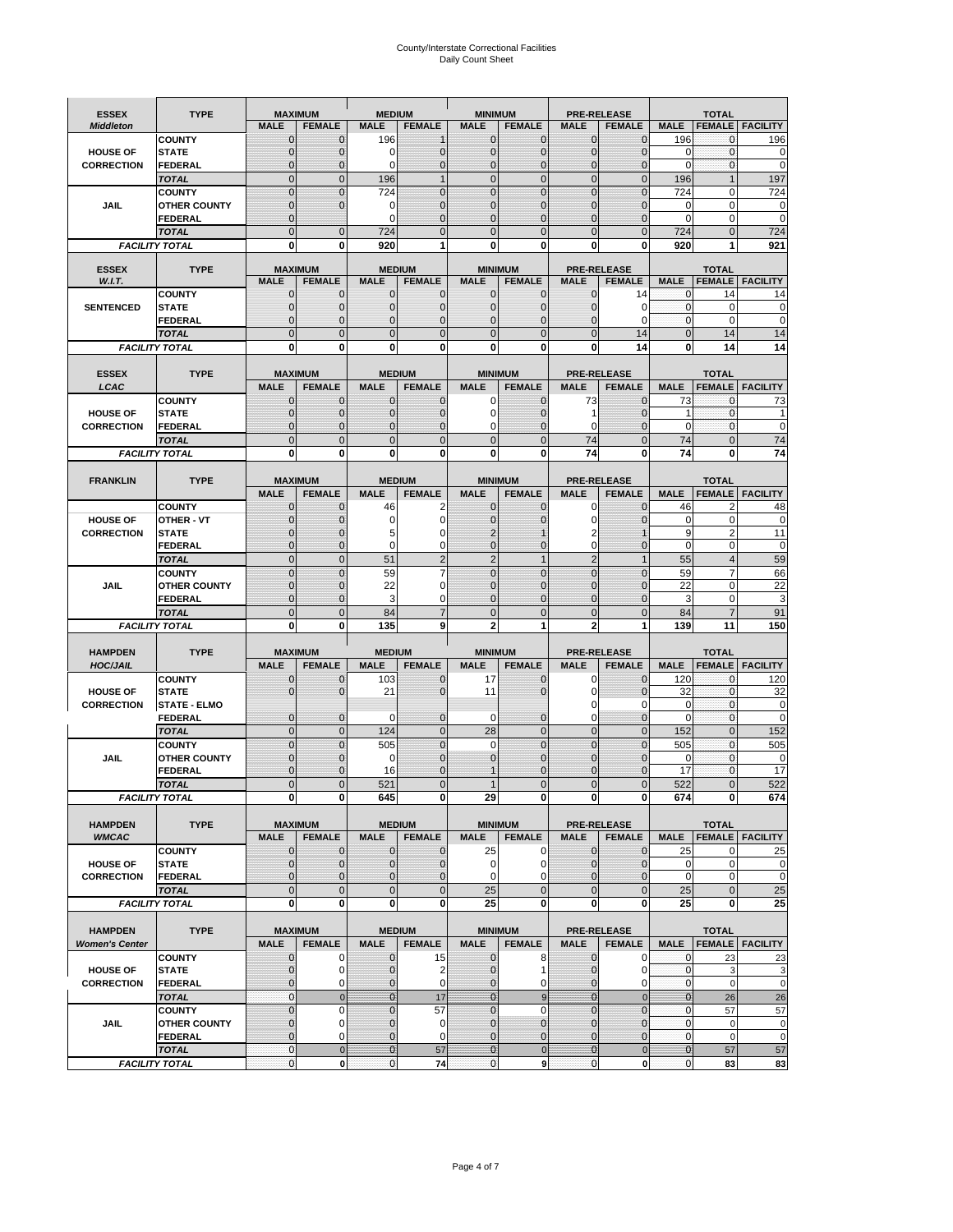| <b>HAMPSHIRE</b>                 | <b>TYPE</b>                   | <b>MAXIMUM</b>                |                                  | <b>MEDIUM</b>    |                                | <b>MINIMUM</b>                |                               | <b>PRE-RELEASE</b>                |                                  | <b>TOTAL</b>               |                               |                            |  |
|----------------------------------|-------------------------------|-------------------------------|----------------------------------|------------------|--------------------------------|-------------------------------|-------------------------------|-----------------------------------|----------------------------------|----------------------------|-------------------------------|----------------------------|--|
|                                  |                               | <b>MALE</b>                   | <b>FEMALE</b>                    | <b>MALE</b>      | <b>FEMALE</b>                  | <b>MALE</b>                   | <b>FEMALE</b>                 | <b>MALE</b>                       | <b>FEMALE</b>                    | <b>MALE</b>                | <b>FEMALE</b>                 | <b>FACILITY</b>            |  |
|                                  | <b>COUNTY</b>                 | $\mathbf 0$                   | $\overline{0}$                   | 21               | $\mathbf 0$                    | 5                             | $\mathbf{0}$                  |                                   | $\overline{0}$                   | 27                         | 0                             | 27                         |  |
| <b>HOUSE OF</b>                  | <b>STATE</b>                  | ∩                             | 0                                | 1                | $\mathbf{0}$                   | 0                             | $\mathbf 0$                   | 4                                 | 0                                | 5                          | $\mathbf 0$                   | 5                          |  |
| <b>CORRECTION</b>                | <b>FEDERAL</b>                | $\mathbf{0}$                  | 0                                | 0                | $\mathbf{0}$                   | 0                             | $\mathbf{0}$                  | $\mathbf{0}$                      | $\overline{0}$                   | $\mathbf 0$                | $\mathbf 0$                   | $\mathbf 0$                |  |
|                                  | <b>TOTAL</b>                  | $\overline{0}$                | $\mathbf 0$                      | 22               | $\overline{0}$                 | 5                             | $\overline{0}$                | 5                                 |                                  | 32                         | $\mathbf 0$                   | 32                         |  |
|                                  | <b>COUNTY</b>                 | $\Omega$                      | $\mathbf 0$                      | 81               | $\mathbf{0}$                   | $\overline{0}$                | $\overline{0}$                | $\overline{0}$                    | $\mathbf 0$                      | 81                         | $\mathbf 0$                   | 81                         |  |
| JAIL                             | <b>OTHER COUNTY</b>           | 0                             | $\overline{0}$                   | $\mathbf 0$      | $\mathbf{0}$                   | $\overline{0}$                | $\mathbf{0}$                  | 0                                 | $\overline{0}$                   | $\mathbf 0$                | $\mathbf{0}$                  | $\pmb{0}$                  |  |
|                                  | <b>FEDERAL</b>                | $\mathbf{0}$                  | $\overline{0}$                   | 5                | 0                              | $\overline{0}$                | $\overline{0}$                | $\mathbf{0}$                      | $\overline{0}$                   | 5                          | $\mathbf 0$                   | 5                          |  |
|                                  | <b>TOTAL</b>                  | $\Omega$                      | $\overline{0}$                   | 86               | $\mathbf{0}$                   | $\bf 0$                       | $\overline{0}$                | $\mathbf{0}$                      |                                  | 86                         | $\mathbf 0$                   | 86                         |  |
|                                  | <b>FACILITY TOTAL</b>         | $\bf{0}$                      | 0                                | 108              | 0                              | 5                             | 0                             | 5                                 |                                  | 118                        | 0                             | 118                        |  |
|                                  |                               |                               |                                  |                  |                                |                               |                               |                                   |                                  |                            |                               |                            |  |
| <b>MIDDLESEX</b><br>E. Cambridge | <b>TYPE</b>                   | <b>MAXIMUM</b><br><b>MALE</b> | <b>FEMALE</b>                    | <b>MALE</b>      | <b>MEDIUM</b><br><b>FEMALE</b> | <b>MINIMUM</b><br><b>MALE</b> | <b>FEMALE</b>                 | <b>PRE-RELEASE</b><br><b>MALE</b> | <b>FEMALE</b>                    | <b>MALE</b>                | <b>TOTAL</b><br><b>FEMALE</b> | <b>FACILITY</b>            |  |
|                                  | <b>COUNTY</b>                 | 0                             | $\mathbf 0$                      | 0                | 0                              | 0                             | $\mathbf{0}$                  | $\mathbf 0$                       | 0                                | 0                          | $\mathbf{0}$                  | 0                          |  |
| <b>HOUSE OF</b>                  | <b>STATE</b>                  | $\pmb{0}$                     | $\mathbf{0}$                     | $\mathbf 0$      | $\bf{0}$                       | 0                             | $\mathbf{0}$                  | $\mathbf 0$                       | 0                                | $\mathbf 0$                | $\mathbf 0$                   | $\mathbf 0$                |  |
| <b>CORRECTION</b>                | <b>FEDERAL</b>                | $\mathbf{0}$                  | $\mathbf{0}$                     | $\mathbf 0$      | $\mathbf{0}$                   | $\mathbf{0}$                  | $\mathbf{0}$                  | $\mathbf{0}$                      | $\mathbf 0$                      | $\mathbf 0$                | $\mathbf 0$                   | $\pmb{0}$                  |  |
|                                  | <b>TOTAL</b>                  | $\mathbf{0}$                  | $\overline{0}$                   | $\overline{0}$   | $\mathbf{0}$                   | $\overline{0}$                | $\mathbf 0$                   | $\mathbf{0}$                      | $\overline{0}$                   | $\overline{0}$             | $\overline{0}$                | $\pmb{0}$                  |  |
|                                  | <b>COUNTY</b>                 | $\mathbf{0}$                  | $\mathbf{0}$                     | $\mathbf 0$      | $\mathbf{0}$                   | $\mathbf{0}$                  | $\mathbf{0}$                  | $\mathbf{O}$                      | $\overline{0}$                   | $\mathbf 0$                | $\mathbf 0$                   | $\pmb{0}$                  |  |
| JAIL                             | <b>OTHER COUNTY</b>           | $\Omega$                      | $\mathbf 0$                      | $\mathbf 0$      | $\Omega$                       | $\mathbf{0}$                  | $\mathbf{0}$                  | $\mathbf{0}$                      | $\overline{0}$                   | $\mathbf 0$                | $\mathbf 0$                   | $\mathbf 0$                |  |
|                                  | <b>FEDERAL</b>                | $\mathbf{0}$                  | $\mathbf 0$                      | $\mathbf 0$      | $\mathbf{0}$                   | 0                             | $\mathbf{0}$                  | $\mathbf{O}$                      | 0                                | $\mathbf 0$                | $\mathbf 0$                   | $\mathbf 0$                |  |
|                                  | <b>TOTAL</b>                  | $\mathbf 0$                   | $\overline{0}$                   | $\overline{0}$   | $\mathbf{0}$                   | $\mathbf 0$                   | $\mathbf 0$                   | $\mathbf{0}$                      | $\overline{0}$                   | $\mathbf 0$                | $\overline{0}$                | $\mathbf 0$                |  |
|                                  | <b>FACILITY TOTAL</b>         | 0                             | $\bf{0}$                         | 0                | 0                              | 0                             | 0                             | 0                                 | 0                                | 0                          | $\bf{0}$                      | $\bf{0}$                   |  |
|                                  |                               |                               |                                  |                  |                                |                               |                               |                                   |                                  |                            |                               |                            |  |
| <b>MIDDLESEX</b>                 | <b>TYPE</b>                   | <b>MAXIMUM</b><br><b>MALE</b> | <b>FEMALE</b>                    | <b>MALE</b>      | <b>MEDIUM</b><br><b>FEMALE</b> | <b>MINIMUM</b><br><b>MALE</b> | <b>FEMALE</b>                 | <b>PRE-RELEASE</b><br><b>MALE</b> | <b>FEMALE</b>                    | <b>MALE</b>                | <b>TOTAL</b><br><b>FEMALE</b> | <b>FACILITY</b>            |  |
| <b>Billerica</b>                 | <b>COUNTY</b>                 | 0                             | $\overline{0}$                   | 139              | $\mathbf 0$                    | 7                             | $\mathbf 0$                   | 14                                | $\overline{0}$                   | 160                        | $\mathbf{0}$                  | 160                        |  |
| <b>HOUSE OF</b>                  | <b>STATE</b>                  |                               | $\overline{0}$                   | 0                | $\mathbf 0$                    | 0                             | $\overline{0}$                | 0                                 | $\overline{0}$                   | 0                          | $\mathbf{0}$                  | 0                          |  |
| <b>CORRECTION</b>                | FEDERAL                       | $\Omega$                      | 0                                | 0                | $\mathbf{0}$                   | 0                             | $\mathbf{0}$                  | 0                                 | 0                                | $\overline{0}$             | $\mathbf 0$                   | $\mathbf 0$                |  |
|                                  | <b>TOTAL</b>                  | $\mathbf{0}$                  | $\overline{0}$                   | 139              | $\mathbf{0}$                   | $\overline{7}$                | $\mathbf{0}$                  | 14                                | $\overline{0}$                   | 160                        | $\overline{0}$                | 160                        |  |
|                                  | <b>COUNTY</b>                 | $\Omega$                      | $\overline{0}$                   | 387              | $\mathbf{0}$                   | $\overline{0}$                | $\Omega$                      | $\mathbf{0}$                      | $\overline{0}$                   | 387                        | $\mathbf{0}$                  | 387                        |  |
| JAIL                             | <b>OTHER COUNTY</b>           | $\Omega$                      | 0                                | 0                | $\overline{0}$                 | 0                             | $\mathbf{0}$                  | $\overline{0}$                    | 0                                | 0                          | 0                             | 0                          |  |
|                                  | <b>FEDERAL</b>                | 0                             | $\overline{0}$                   | $\mathbf 0$      | 0                              | $\overline{0}$                | $\overline{0}$                | 0                                 | $\overline{0}$                   | $\mathbf 0$                | $\mathbf{0}$                  | $\mathbf 0$                |  |
|                                  | <b>TOTAL</b>                  | $\Omega$                      | $\mathbf 0$                      | 387              | $\mathbf{0}$                   | $\mathbf 0$                   | $\mathbf 0$                   | $\mathbf{0}$                      | $\overline{0}$                   | 387                        | $\mathbf 0$                   | 387                        |  |
|                                  | <b>FACILITY TOTAL</b>         |                               | $\mathbf 0$                      | 526              | $\bf{0}$                       | 7                             | 0                             | 14                                | 0                                | 547                        | $\bf{0}$                      | 547                        |  |
|                                  |                               |                               |                                  |                  |                                |                               |                               |                                   |                                  |                            |                               |                            |  |
|                                  |                               |                               |                                  |                  |                                |                               |                               |                                   |                                  |                            |                               |                            |  |
| <b>NORFOLK</b>                   | <b>TYPE</b>                   | <b>MAXIMUM</b>                |                                  |                  | <b>MEDIUM</b>                  | <b>MINIMUM</b>                |                               |                                   | <b>PRE-RELEASE</b>               |                            | <b>TOTAL</b>                  |                            |  |
| Dedham / RT 128                  |                               | <b>MALE</b>                   | <b>FEMALE</b>                    | <b>MALE</b>      | <b>FEMALE</b>                  | <b>MALE</b>                   | <b>FEMALE</b>                 | <b>MALE</b>                       | <b>FEMALE</b>                    | <b>MALE</b>                | <b>FEMALE</b>                 | <b>FACILITY</b>            |  |
|                                  | <b>COUNTY</b>                 | $\Omega$                      | $\overline{0}$                   | 79               | 0                              | 0                             | $\mathbf 0$                   | 13                                | $\overline{0}$                   | 92                         | 0                             | 92                         |  |
| <b>HOUSE OF</b>                  | <b>STATE</b>                  | $\Omega$                      | $\overline{0}$                   | 0                | $\mathbf{0}$                   | 0                             | $\overline{0}$                | 0                                 | $\overline{0}$                   | 0                          | 0                             | 0                          |  |
| <b>CORRECTION</b>                | <b>FEDERAL</b>                | $\Omega$<br>$\Omega$          | 0                                | 0                | $\mathbf{0}$                   | 0                             | $\mathbf 0$                   | 0                                 | 0                                | $\mathbf 0$                | $\mathbf 0$                   | $\mathbf 0$                |  |
|                                  | <b>TOTAL</b><br><b>COUNTY</b> | $\overline{0}$                | $\overline{0}$<br>$\overline{0}$ | 79<br>214        | $\mathbf{0}$<br>$\mathbf{0}$   | $\mathbf 0$<br>$\overline{0}$ | $\mathbf 0$<br>$\overline{0}$ | 13<br>$\mathbf{0}$                | $\overline{0}$<br>$\overline{0}$ | 92                         | $\mathbf 0$<br>$\mathbf 0$    | 92                         |  |
| JAIL                             | INS                           | $\mathbf{0}$                  | 0                                | 0                | $\overline{0}$                 | 0                             | $\mathbf{0}$                  | 0                                 | 0                                | 214<br>0                   | 0                             | 214<br>0                   |  |
|                                  | <b>FEDERAL</b>                | $\Omega$                      | $\overline{0}$                   | 65               | $\mathbf 0$                    | $\overline{0}$                | $\overline{0}$                | 0                                 | $\overline{0}$                   | 65                         | $\mathbf{0}$                  | 65                         |  |
|                                  | <b>TOTAL</b>                  | $\mathbf{0}$                  | $\overline{0}$                   | 279              | $\mathbf{0}$                   | $\overline{0}$                | $\overline{0}$                | $\Omega$                          | $\overline{0}$                   | 279                        | $\overline{0}$                | 279                        |  |
|                                  | <b>FACILITY TOTAL</b>         | $\mathbf 0$                   | $\mathbf 0$                      | 358              | 0                              | 0                             | 0                             | 13                                | 0                                | 371                        | $\bf{0}$                      | 371                        |  |
|                                  |                               |                               |                                  |                  |                                |                               |                               |                                   |                                  |                            |                               |                            |  |
| <b>NORFOLK</b>                   | <b>TYPE</b>                   | <b>MAXIMUM</b>                |                                  |                  | <b>MEDIUM</b>                  |                               | <b>MINIMUM</b>                |                                   | <b>PRE-RELEASE</b>               |                            | <b>TOTAL</b>                  |                            |  |
| <b>Braintree</b>                 |                               | <b>MALE</b>                   | <b>FEMALE</b>                    | <b>MALE</b>      | <b>FEMALE</b>                  | <b>MALE</b>                   | <b>FEMALE</b>                 | <b>MALE</b>                       | <b>FEMALE</b>                    | <b>MALE</b>                | <b>FEMALE</b>                 | <b>FACILITY</b>            |  |
|                                  | <b>COUNTY</b>                 | $\mathbf 0$                   | $\mathbf 0$                      | 0                | $\mathbf 0$                    | 0                             | $\mathbf{0}$                  | $\mathbf 0$                       | $\mathbf 0$                      | 0                          | 0                             | 0                          |  |
| <b>HOUSE OF</b>                  | <b>STATE</b>                  | $\mathbf{0}$                  | $\overline{0}$                   | $\mathbf 0$      | $\overline{0}$                 | $\overline{0}$                | $\mathbf{0}$                  | $\overline{0}$                    | $\mathbf{0}$                     | $\mathbf{0}$               | 0                             | $\Omega$                   |  |
| <b>CORRECTION</b>                | FEDERAL                       | $\mathbf 0$                   | 0                                | 0                | $\mathbf 0$                    | $\mathbf 0$                   | 0                             | $\mathbf 0$                       | $\mathbf 0$                      | $\pmb{0}$                  | 0                             | $\mathbf 0$                |  |
|                                  | <b>TOTAL</b>                  | $\mathbf{0}$<br>$\mathbf{0}$  | $\mathbf 0$<br>$\mathbf{0}$      | $\mathbf 0$<br>0 | $\mathbf{0}$<br>$\mathbf 0$    | $\bf 0$                       | $\pmb{0}$<br>$\bf{0}$         | $\mathbf{0}$<br>$\mathbf 0$       | $\mathbf 0$<br>$\mathbf{0}$      | $\mathbf 0$<br>$\mathbf 0$ | $\mathbf 0$<br>0              | $\mathbf 0$<br>$\mathbf 0$ |  |
|                                  | <b>FACILITY TOTAL</b>         |                               |                                  |                  |                                | $\mathbf{0}$                  |                               |                                   |                                  |                            |                               |                            |  |
| <b>PLYMOUTH</b>                  | <b>TYPE</b>                   |                               | <b>MAXIMUM</b>                   |                  | <b>MEDIUM</b>                  |                               | <b>MINIMUM</b>                |                                   | <b>PRE-RELEASE</b>               |                            | <b>TOTAL</b>                  |                            |  |
|                                  |                               | <b>MALE</b>                   | <b>FEMALE</b>                    | <b>MALE</b>      | <b>FEMALE</b>                  | <b>MALE</b>                   | <b>FEMALE</b>                 | <b>MALE</b>                       | <b>FEMALE</b>                    | <b>MALE</b>                |                               | <b>FEMALE FACILITY</b>     |  |
|                                  | <b>COUNTY</b>                 | $\mathbf{0}$                  | $\mathbf{0}$                     | 70               | $\mathbf{0}$                   | 0                             | $\mathbf{0}$                  | $\mathbf{0}$                      | $\overline{0}$                   | 70                         | $\mathbf 0$                   | 70                         |  |
| <b>HOUSE OF</b>                  | <b>STATE</b>                  | $\mathbf{0}$                  | 0                                | 18               | $\mathbf{0}$                   | 0                             | $\pmb{0}$                     | $\mathbf 0$                       | $\overline{0}$                   | 18                         | $\mathbf{0}$                  | 18                         |  |
| <b>CORRECTION</b>                | <b>FEDERAL</b>                | $\Omega$                      | 0                                | 0                | $\mathbf{0}$                   | 0                             | $\mathbf{0}$                  | $\mathbf{0}$                      | 0                                | $\mathbf 0$                | $\mathbf{0}$                  | $\mathbf 0$                |  |
|                                  | <b>DYS</b>                    | $\mathbf{0}$                  | 0                                | $\mathbf 0$      | $\mathbf 0$                    | 0                             | $\pmb{0}$                     | $\mathbf 0$                       | $\overline{0}$                   | $\mathbf 0$                | $\mathbf 0$                   | $\mathbf 0$                |  |
|                                  | <b>TOTAL</b>                  | $\mathbf 0$                   | $\mathbf 0$                      | 88               | $\mathbf 0$                    | $\mathbf 0$                   | $\mathbf 0$                   | $\mathbf 0$                       | $\mathbf 0$                      | 88                         | $\pmb{0}$                     | 88                         |  |
|                                  | <b>COUNTY</b>                 | $\overline{0}$                | $\mathbf 0$                      | 206              | $\pmb{0}$                      | $\mathbf 0$                   | $\mathbf 0$                   | $\pmb{0}$                         | $\mathbf 0$                      | 206                        | $\mathbf{0}$                  | 206                        |  |
| JAIL                             | <b>OTHER COUNTY</b>           | $\mathbf{0}$                  | $\overline{0}$                   | 96               | $\overline{0}$                 | 0                             | $\mathbf{0}$                  | 0                                 | $\overline{0}$                   | 96                         | $\mathbf{0}$                  | 96                         |  |
|                                  | <b>FEDERAL</b>                | $\Omega$                      | 0                                | 238              | $\mathbf 0$                    | 0                             | $\mathbf 0$                   | 0                                 | 0                                | 238                        | $\mathbf 0$                   | 238                        |  |
|                                  | 52A's                         | $\Omega$<br>$\mathbf{0}$      | $\overline{0}$                   | $\mathbf 0$      | $\overline{0}$<br>$\mathbf{0}$ | $\overline{0}$                | $\mathbf 0$                   | $\overline{0}$                    | $\overline{0}$                   | 0                          | $\mathbf 0$                   | $\mathbf 0$                |  |
|                                  | Non 52A's<br><b>TOTAL</b>     | $\overline{0}$                | 0<br>$\overline{0}$              | 0<br>540         | $\overline{0}$                 | 0<br>$\overline{0}$           | $\mathbf 0$<br>$\mathbf{0}$   | $\mathbf 0$<br>$\mathbf{0}$       | 0<br>$\mathbf 0$                 | 0<br>540                   | 0<br>$\mathbf 0$              | $\mathbf 0$<br>540         |  |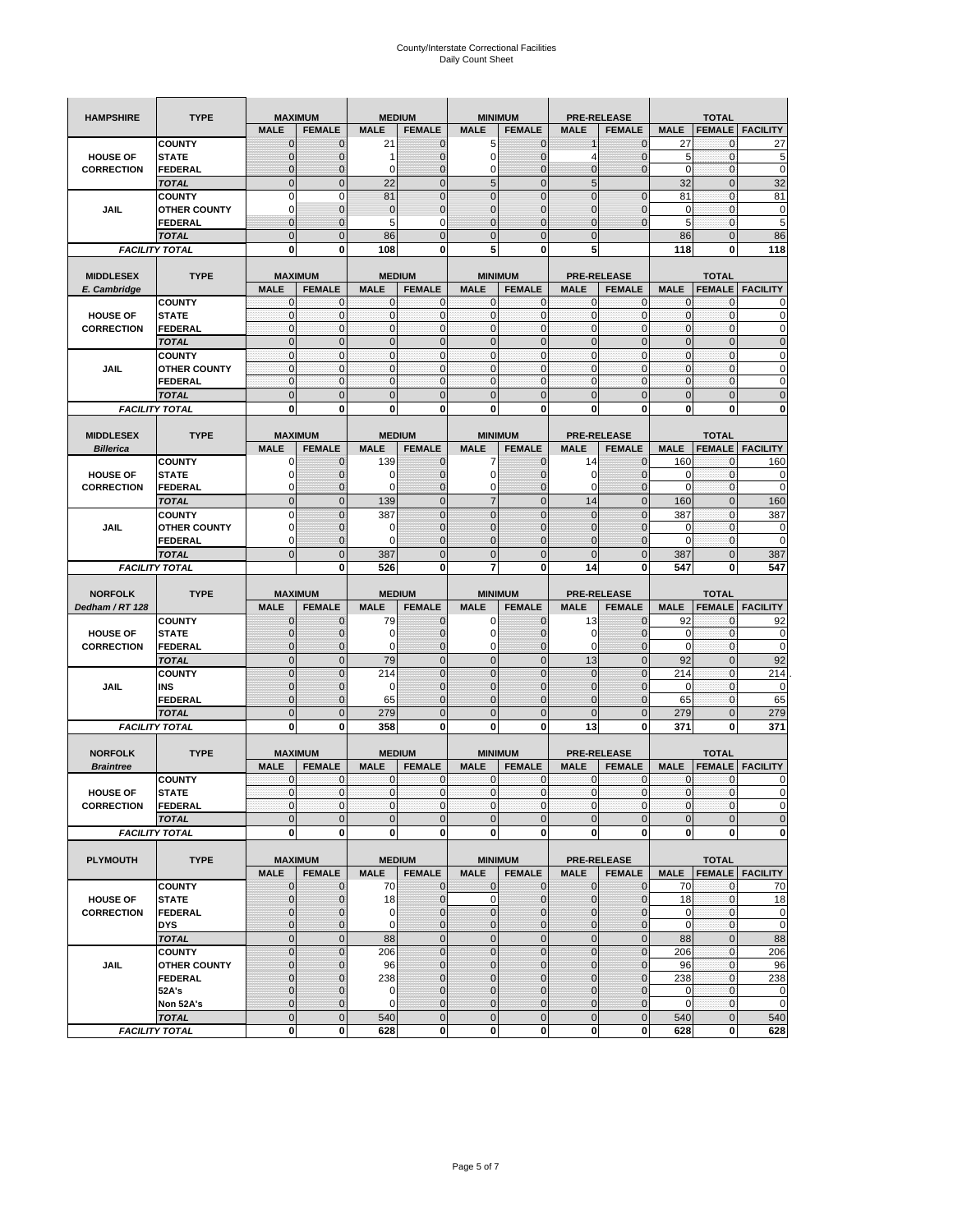# County/Interstate Correctional Facilities Daily Count Sheet

| <b>SUFFOLK</b><br><b>TYPE</b> |                       | <b>MAXIMUM</b>               |                | <b>MEDIUM</b> |               | <b>MINIMUM</b> |                | <b>PRE-RELEASE</b> |                    | <b>TOTAL</b> |               |                 |  |
|-------------------------------|-----------------------|------------------------------|----------------|---------------|---------------|----------------|----------------|--------------------|--------------------|--------------|---------------|-----------------|--|
| <b>Nashua Street</b>          |                       | <b>MALE</b>                  | <b>FEMALE</b>  | <b>MALE</b>   | <b>FEMALE</b> | <b>MALE</b>    | <b>FEMALE</b>  | <b>MALE</b>        | <b>FEMALE</b>      | <b>MALE</b>  | <b>FEMALE</b> | <b>FACILITY</b> |  |
|                               | <b>COUNTY</b>         | $\Omega$                     | $\mathbf{0}$   | 458           | $\Omega$      | $\mathbf{0}$   | $\Omega$       | $\mathbf{0}$       | $\Omega$           | 458          | $\Omega$      | 458             |  |
| JAIL                          | <b>OTHER COUNTY</b>   | $\Omega$                     | $\Omega$       | $\Omega$      | 0             | $\Omega$       | $\Omega$       | $\Omega$           | $\Omega$           | $\Omega$     | $\Omega$      | 0               |  |
|                               | <b>FEDERAL</b>        | $\mathbf{0}$                 | $\mathbf{0}$   | 0             | 0             | $\mathbf{0}$   | $\mathbf{0}$   | $\mathbf 0$        | $\mathbf{0}$       | $\Omega$     | 0             | 0               |  |
|                               | <b>TOTAL</b>          | $\Omega$                     | $\Omega$       | 458           | $\Omega$      | $\overline{0}$ | $\Omega$       | $\Omega$           | $\Omega$           | 458          | $\Omega$      | 458             |  |
|                               | <b>FACILITY TOTAL</b> | 0                            | $\bf{0}$       | 458           | 0             | $\mathbf{0}$   | $\bf{0}$       | $\mathbf{0}$       | 0                  | 458          | 0             | 458             |  |
|                               |                       |                              |                |               |               |                |                |                    |                    |              |               |                 |  |
| <b>SUFFOLK</b>                | <b>TYPE</b>           |                              | <b>MAXIMUM</b> |               | <b>MEDIUM</b> |                | <b>MINIMUM</b> |                    | <b>PRE-RELEASE</b> |              | <b>TOTAL</b>  |                 |  |
| South Bay                     |                       | <b>MALE</b>                  | <b>FEMALE</b>  | <b>MALE</b>   | <b>FEMALE</b> | <b>MALE</b>    | <b>FEMALE</b>  | <b>MALE</b>        | <b>FEMALE</b>      | <b>MALE</b>  | <b>FEMALE</b> | <b>FACILITY</b> |  |
|                               | <b>COUNTY</b>         | $\Omega$                     | $\mathbf{0}$   | 376           | 163           | $\mathbf{0}$   | $\mathbf{0}$   | 7                  |                    | 383          | 164           | 547             |  |
| <b>HOUSE OF</b>               | <b>STATE</b>          |                              | $\overline{0}$ | $\Omega$      | $\Omega$      | $\Omega$       | O              | $\Omega$           | $\Omega$           | $\Omega$     | $\Omega$      | 0               |  |
| <b>CORRECTION</b>             | <b>FEDERAL</b>        | $\Omega$                     | $\overline{0}$ | 0             | $\Omega$      | $\mathbf{0}$   | $\Omega$       | $\Omega$           | 0                  | $\Omega$     | $\Omega$      | $\Omega$        |  |
|                               | <b>TOTAL</b>          | $\Omega$                     | $\overline{0}$ | 376           | 163           | $\mathbf 0$    | $\mathbf{0}$   | $\overline{7}$     | $\mathbf{1}$       | 383          | 164           | 547             |  |
|                               | <b>FACILITY TOTAL</b> | 0                            | 0              | 376           | 163           | $\mathbf{0}$   | 0              | $\overline{7}$     | 1                  | 383          | 164           | 547             |  |
|                               |                       |                              |                |               |               |                |                |                    |                    |              |               |                 |  |
| <b>WORCESTER</b>              |                       |                              | <b>MAXIMUM</b> |               | <b>MEDIUM</b> |                | <b>MINIMUM</b> |                    | <b>PRE-RELEASE</b> |              | <b>TOTAL</b>  |                 |  |
|                               |                       | <b>MALE</b>                  | <b>FEMALE</b>  | <b>MALE</b>   | <b>FEMALE</b> | <b>MALE</b>    | <b>FEMALE</b>  | <b>MALE</b>        | <b>FEMALE</b>      | <b>MALE</b>  | <b>FEMALE</b> | <b>FACILITY</b> |  |
|                               | <b>COUNTY</b>         |                              |                |               |               |                |                |                    |                    | 152          | $\Omega$      | 152             |  |
| <b>HOUSE OF</b>               | <b>STATE</b>          |                              |                |               |               |                |                |                    |                    | 0            | 0             | 0               |  |
| <b>CORRECTION</b>             | FEDERAL               |                              |                |               |               |                |                |                    |                    | $\Omega$     | $\Omega$      | 0               |  |
|                               | <b>TOTAL</b>          | $\Omega$                     | $\mathbf{0}$   | $\Omega$      | $\mathbf 0$   | $\mathbf{0}$   | $\mathbf{0}$   | $\mathbf{0}$       | $\Omega$           | 152          | $\mathbf{0}$  | 152             |  |
|                               | <b>COUNTY</b>         |                              |                |               |               |                |                |                    |                    | 438          | $\Omega$      | 438             |  |
| <b>JAIL</b>                   | <b>OTHER COUNTY</b>   |                              |                |               |               |                |                |                    |                    | $\Omega$     | $\Omega$      | 0               |  |
|                               | FEDERAL               |                              |                |               |               |                |                |                    |                    | $\Omega$     | $\Omega$      | $\mathbf 0$     |  |
|                               | <b>TOTAL</b>          | $\cap$                       | $\Omega$       | $\Omega$      | $\mathbf{0}$  | $\mathbf{0}$   | $\Omega$       | $\Omega$           | $\Omega$           | 438          | $\Omega$      | 438             |  |
|                               | <b>FACILITY TOTAL</b> | $\Omega$                     | 0              | $\Omega$      | 0             | $\mathbf{0}$   | $\bf{0}$       | $\mathbf 0$        | 0                  | 590          | O             | 590             |  |
|                               |                       |                              |                |               |               |                |                |                    |                    |              |               |                 |  |
| <b>FEDERAL BUREAU</b>         |                       | <b>STATE</b>                 |                |               |               |                |                |                    |                    |              |               |                 |  |
| OF PRISONS                    | <b>TYPE</b>           | <b>TOTAL</b>                 | 11             |               |               |                |                |                    |                    |              |               |                 |  |
| <b>DYS</b>                    | <b>TYPE</b>           | <b>STATE</b><br><b>TOTAL</b> | 0              |               |               |                |                |                    |                    |              |               |                 |  |
|                               |                       | <b>STATE</b>                 |                |               |               |                |                |                    |                    |              |               |                 |  |
| <b>INTERSTATES</b>            |                       |                              |                |               |               |                |                |                    |                    |              |               |                 |  |

\*Data for county facilities is provided by the MA County Sheriffs.